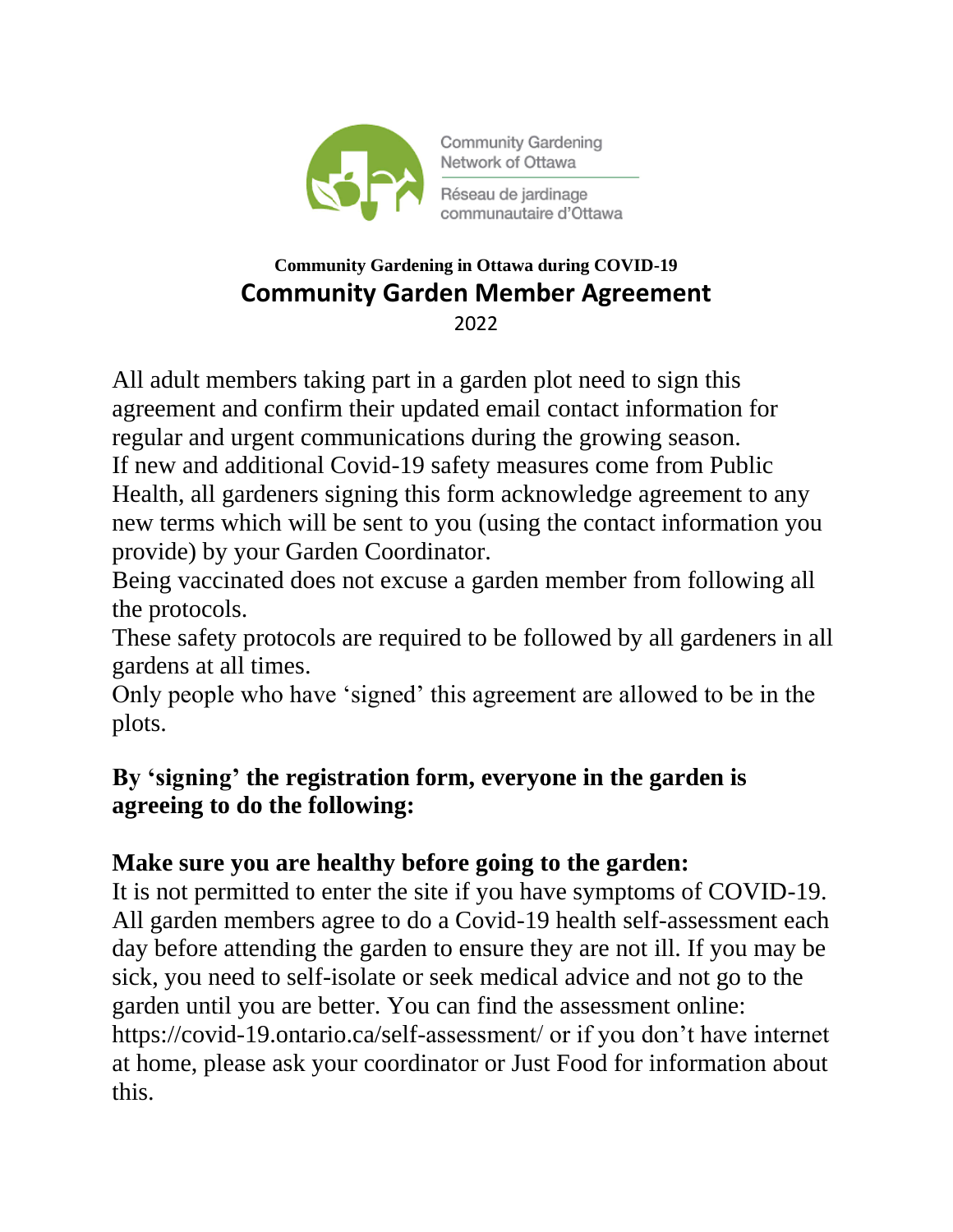Follow provincial regulations that masks are recommended at any time. Understand and observe individual garden rules.

Garden committee and/or coordinators will follow public health advisory and assess in each garden whether to keep, restrict or remove garden-owned sitting and gathering areas.

Parents or guardians who bring children to the garden are responsible for following the guidelines and sanitizing any tools the children use.

# **Keep Hands and Tools Clean and Safe**

Garden members must practice good personal hygiene practices such as washing hands, coughing or sneezing into their arm, and not touching their face (mouth, nose, or eyes) unless they have washed their hands immediately before. Washed hands are the best protection against accidently transferring the virus to your mouth, nose or eyes where infection can get started.

Keep garbage and clutter out of the garden to maintain cleaner surfaces. Gardeners should dispose of used sanitizing wipes and personal protective equipment safely at home. Do not throw them in the compost bin.

Consider minimizing the use of shared tools and cleaning and disinfecting tools that are shared.

# **Stay in contact with the Coordinator all season**

All garden members will maintain communication with their Community Garden Coordinator during the full growing season, and make sure coordinators have your contact information -phone and email (if you can access the internet).

Garden members understand that things could change throughout the growing season and that coordinators will get new information as soon as possible to everyone, which will need to be followed.

Every gardener who has an email can sign up for the Just Food gardening newsletter at

http://justfood.nationbuilder.com/newsletter\_signup.